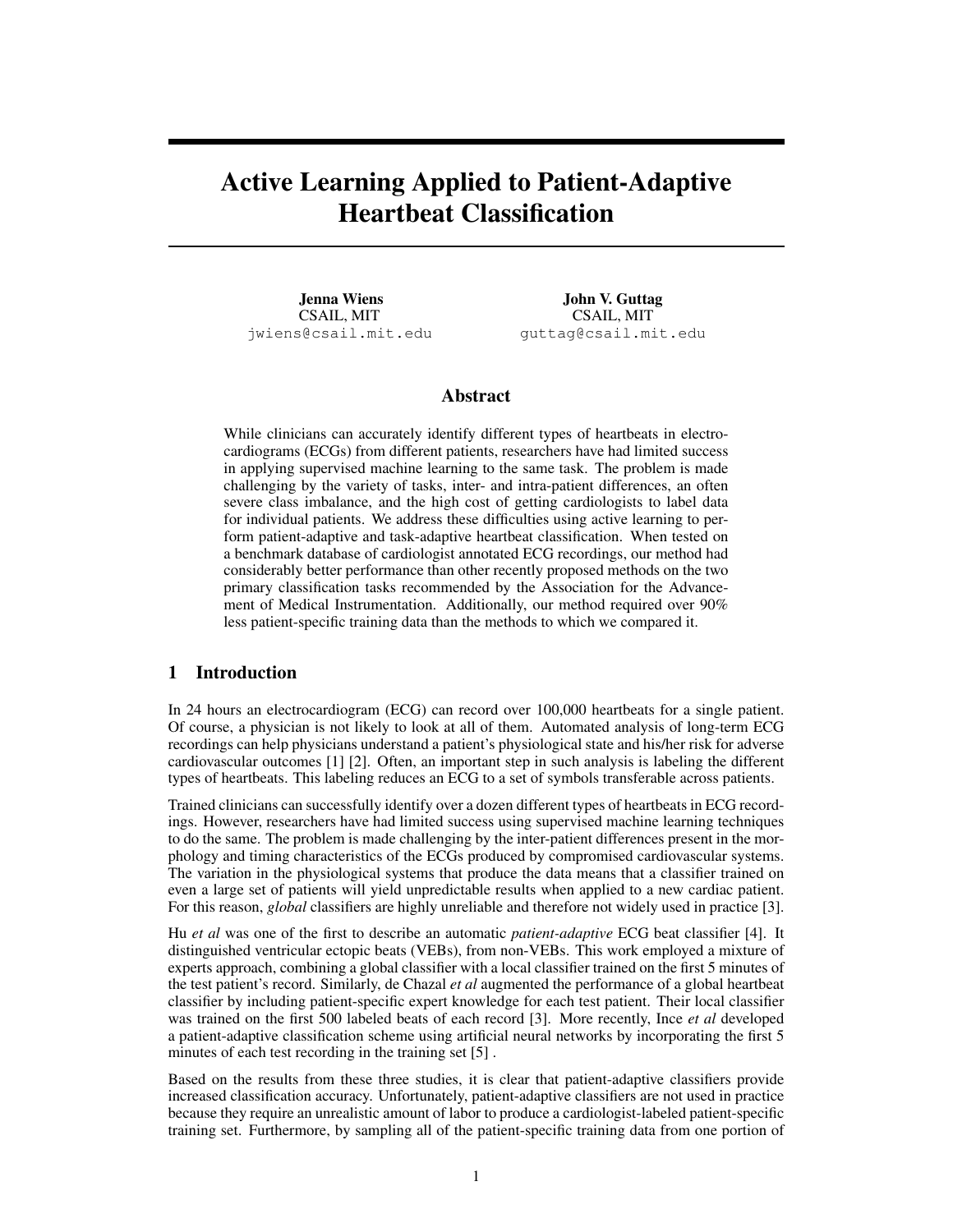the ECG, one is at risk for over-fitting to that patient's physiological state in time. Given a longterm record, which is likely to contain high intra-patient differences, it is likely that constructing the training set in this manner will not yield a good representation of the patient's ECG.

There has been some success with hand-coded rule-based algorithms for heartbeat classification. Hamilton *et al* developed a rule-based algorithm for detecting one type of particularly dangerous ectopic heartbeat, the premature ventricular contraction (PVC) [6]. While reasonably accurate, rulebased algorithms are inflexible, since they can only be used for a single classification task. And to be useful in practice, a classifier should not only be capable of adapting to new patients, but also to new classification problems, since the classification task in question can change depending on the patient or even the clinician. Since the field of ECG research is continuously evolving, tools to analyze the signal should be capable of adapting.

In this paper, we show how active learning can be successfully applied to the problems of both patient-adaptive and task-adaptive heartbeat classification. We developed our method with a clinical setting in mind: initially it requires no labeled data, it has no user-specified parameters, and achieves good performance on an imbalanced data set. Applied to data from the MIT-BIH Arrhythmia Database our method outperforms current state-of-the-art machine learning heartbeat classification techniques and uses less training data. Moreover, our approach outperforms a rule-based algorithm designed to detect an important class of abnormal beat. Finally, we discuss how the classification method performed when used in a prospective experiment with two cardiologists.

# 2 Background

We begin with a brief background on the signal of interest, the ECG. Since we will consider different heartbeat classification tasks we first present a few examples of heartbeat classes and ECG abnormalities.

## 2.1 The ECG and ECG Abnormalities

An ECG records a patient's cardiac electrical activity by measuring the potential differences at the surface of the patient's body. In most healthy patients, the ECG, measured from Lead II, begins with a P-wave, is followed by a QRS complex and ends with a T-wave. Figure 1(a) shows an example of the ECG of a normal sinus rhythm beat (N). The exact morphology and timing of the different portions of the wave depend on the patient and lead placement.



Figure 1: Normal sinus rhythm beats like the ones shown in (a) originate from the pacemaker cells of the sinoatrial node. Premature ventricular contractions (b) and atrial premature beats (c) are two examples of ectopic beats.

Cardiac abnormalities can disrupt the heart's normal sinus rhythm, and, depending on their type and frequency, can vary from benign to life threatening. Examples of ectopic beats (beats that do not originate in the sinoatrial node) are shown in Figures 1(b) and 1(c). Premature ventricular contractions (PVCs), originate in the ventricles instead of in the pacemaker cells of the sinoatrial node. They are common in patients who have suffered an acute myocardial infarction [7] and may indicate that a patient is at increased risk for more serious ventricular arrhythmias and sudden cardiac death [8]. When the electrical impulse originates from the atria, an atrial premature beat is recorded by the ECG as shown in Figure 1(c). Atrial premature beats tend not to be life threatening.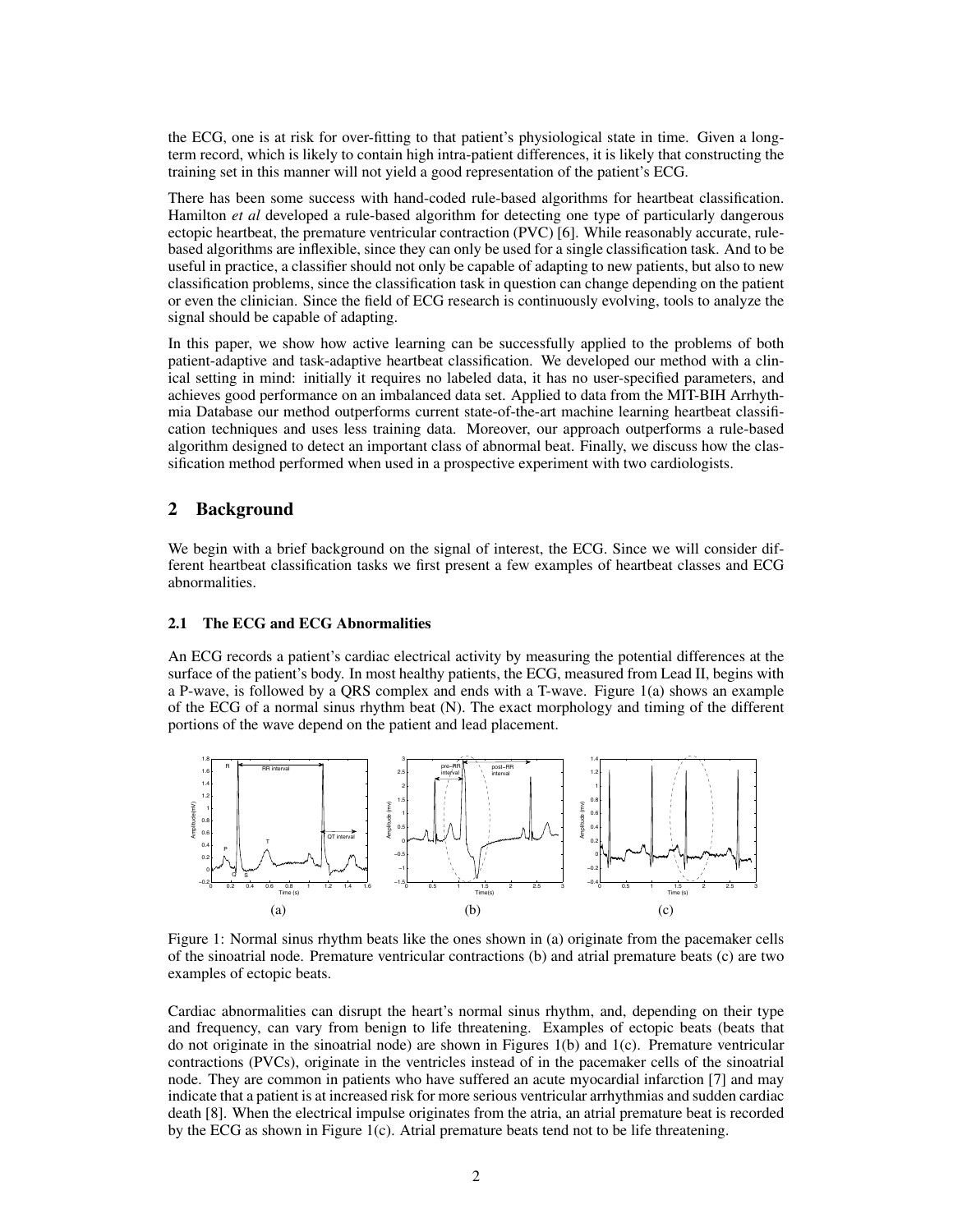Because of their specific timing and morphology characteristics these two types of abnormal beats are generally distinguishable by trained cardiologists, but there are many exceptions. Not only can abnormalities vary from patient to patient, but the same recording may contain beats that belong to the same class but all look quite different. Figure 2 shows an example of an ECG containing multiform PVCs.



Figure 2: Each PVC is marked by a "V" and each normal sinus rhythm beat is marked by a ".". The PVC morphology varies greatly among patients and even within recordings from a single patient.

# 3 Methods

In this section we describe the two main components of our heartbeat classification scheme. We begin, with the process of feature extraction and then present the classification method.

#### 3.1 Feature Extraction

Before extracting feature vectors, we pre-process and segment the ECG. We used PhysioNet's automated R-peak detector to detect the R-peaks of each heartbeat [9]. Next, we removed baseline wander from the signals using the method described in [10]. Once pre-processed, the data was segmented into individual heartbeats based on fixed intervals before and after the R-peak, so that each beat contained the same number of samples.

Our goal was to develop a feature vector that worked well not only across patients but also across different heartbeat classification tasks. This led us to use a combination of the ECG features proposed in [10],[11], and [12]. The elements of the feature vector,  $x$ , are described in Table 1.

| Features                 | Description                                                                                                      |
|--------------------------|------------------------------------------------------------------------------------------------------------------|
| $x_1, , x_{60}$          | • Wavelet coefficients from the last 5 levels of a 6 level wavelet decomposition using<br>a Daubechies 2 wavelet |
| $x_{61}, x_{62}, x_{63}$ | • The normalized energy in different segments of the beat                                                        |
| $x_{64}, x_{65}, x_{66}$ | • The pre and post RR intervals normalized by a local average, and the average RR interval                       |
| $x_{67}$                 | • Morphological distance between the current beat the record's median beat                                       |

Table 1: Heartbeat features used in experiments.

The last, and most novel, feature in Table 1 is a measure of the morphological distance between the represented beat and the median beat for a patient (recalculated every 500 beats). The feature is based on the dynamic time warping algorithm used in [12] to measure the morphological distance between a fixed interval that contains a portion of the Q-T intervals of two beats.

#### 3.2 Classification

Our goal was to develop a clinically useful patient-adaptive heartbeat classification method for solving different binary heartbeat classification problems. We designed the classifier for use in a clinical setting, where physicians have little time to label beats, let alone tune classifier parameters. Thus, it was important that the method should require few cardiologist-labeled heartbeats, and have no user-defined parameters. Based on these goals we developed the algorithm presented below, which combines different ideas from the literature [13-16].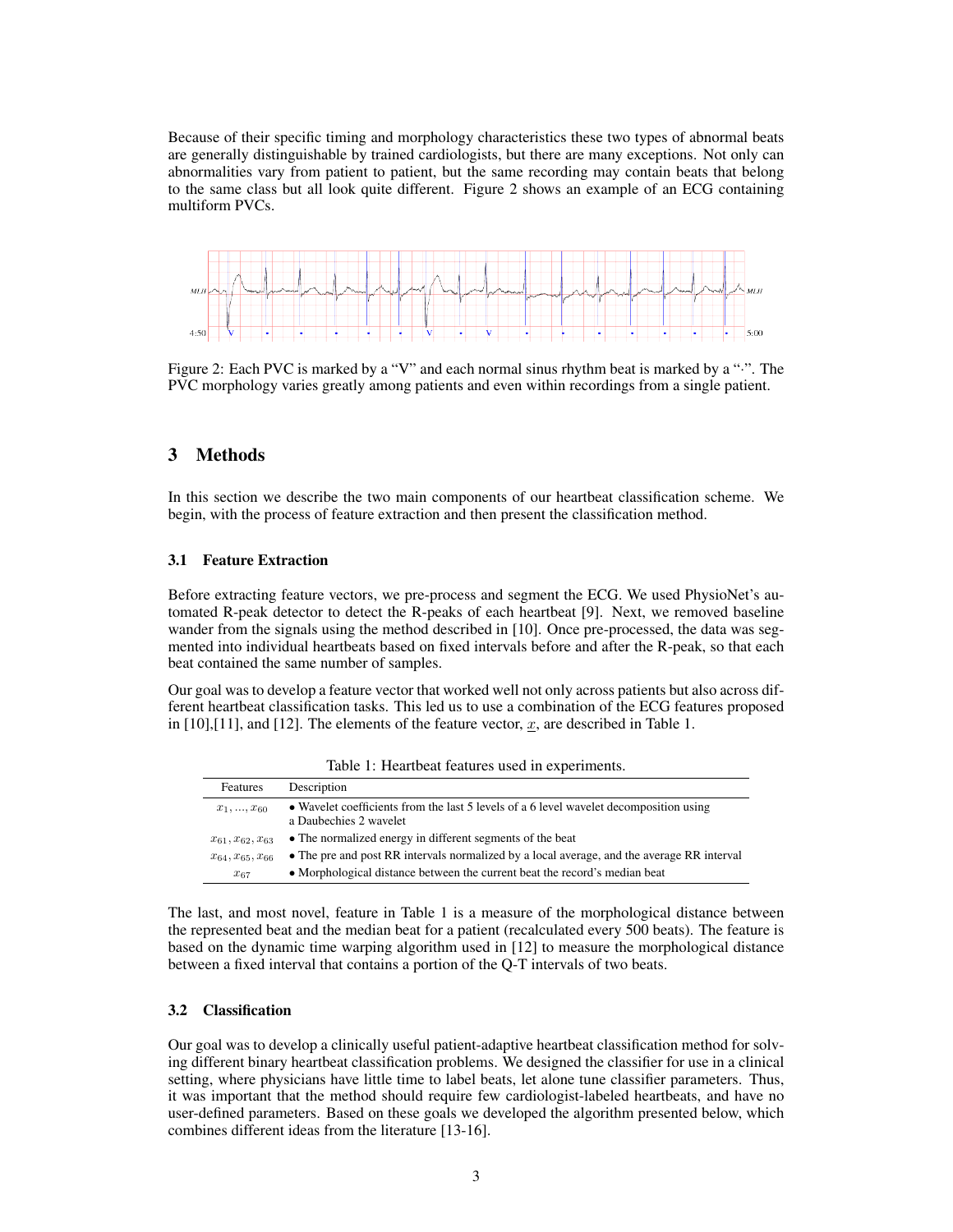Inputs:

(a) Unlabeled data  $\{x_1, ..., x_n\}$ 

(b) Max number of initial clusters per clustering,  $k$ 

(c) SVM cost parameter C

(d) Stopping precision  $\epsilon$ 

- 1. Cluster the data using hierarchical clustering with two different linkage criteria, yielding  $\langle = 2 \times k \rangle$  clusters.
- 2. Query the centroid of each cluster. Add these points to the initially empty set of labeled examples.
- 3. If the expert labeled all the points as belonging to the same class, stop, else  $k = 1$ .
- 4. Train a linear SVM based on the labeled examples.
- 5. Apply the SVM to all of the data.
- 6. If all data that lies on or within the margin is labeled, stop.
- 7. Re-cluster data that lie on or within the margin using hierarchical clustering with  $k = k + 1$ .
- 8. Query the point from each cluster that lies closest to the current SVM decision boundary.
- 9. Repeat steps 4-8 until the change in the margin is within  $\epsilon$  of zero.

Many proposed techniques for SVM active learning assume one starts with some set of labeled data or, as in [13], the initial training examples are randomly selected. In our application, we start with a pool of completely unlabeled data. Furthermore, since there is often a severe class imbalance (*e.g.*, some multi-thousand beat recordings contain less than a handful of PVCs), choosing a small or even moderate number of random samples is unlikely to be an effective approach to finding representative samples of a record. The choice of initial queries is crucial. If beats from only one class are queried the algorithm could stop prematurely. More generally, the selection of the first set of queries is independent of the binary task, and therefore the first query should contain at least one example from each of the beat classes contained in the record. We use clustering in an effort to quickly identify representative samples from each class.

We experimented with different clustering techniques before choosing hierarchical clustering. On average hierarchical clustering outperformed other popular clustering techniques like  $k$ -means. We believe this can be attributed to the fact that hierarchical clustering has the ability to produce a variety of different clusters by modifying the linkage criterion. We chose to use two complementary linkage criteria in attempt to address the intra-patient variation present in ECG records. The first metric is average linkage. Average linkage defines the distance between two clusters,  $q$  and  $r$ , as the average distance between all pairs of objects in  $q$  and  $r$ . This linkage is biased toward producing clusters with similar variances, and has the tendency to merge clusters with small variances. The second linkage criterion is Ward's linkage [17], defined in Equation 1.

$$
d(q, r) = ss(qr) - [ss(q) + ss(r)]
$$
 (1)

where  $ss(qr)$  is the within-cluster sum of squares for the resulting cluster when q and r are combined. The within-cluster sum of squares,  $ss(x)$ , is defined as the sum of squares of the distances between all objects in the cluster and the centroid of the cluster:

$$
ss(x) = \sum_{i=1}^{n_x} |x_i - \frac{1}{n_x} \sum_{j=1}^{n_x} x_j|^2
$$
 (2)

Using Ward's linkage tends to join clusters with a small number of points, and is biased towards producing clusters with approximately the same number of samples. If presented with an outlier, Ward's method tends to assign it to the cluster with the closest centroid, whereas the average linkage tends to assign it to the densest cluster, where it will have the smallest impact on the maximum variance [18].

Once the initial queries are labeled, we train a linear SVM, and apply this SVM to all of the data. We use linear SVMs because most heartbeat classification tasks are close to linearly separable and because linear SVMs require few tuning parameters. Next, we re-cluster the data on or within the margin of the SVM, incrementing the max number of clusters with each iteration. We then query a beat from each cluster that is closest to the SVM decision boundary.

As described above, our algorithm would halt when no unlabeled data lay on or within the margin. For some records, however, *e.g.*, those with *fusion* beats - a fusion of normal and abnormal beats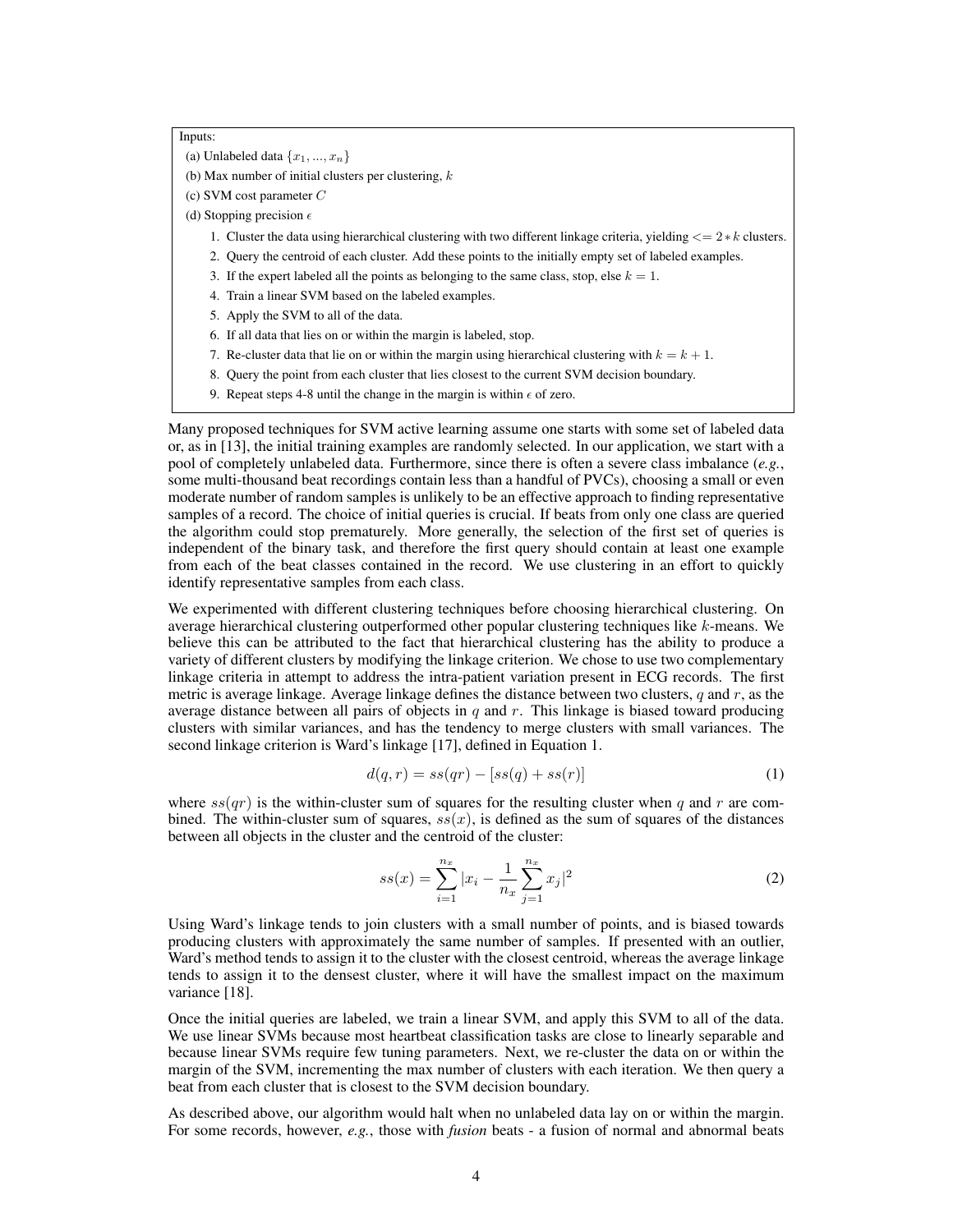- many beats can lie within the margin of the SVM and thus a clinician might end up labeling hundreds of beats that add little useful information. Intuitively, one should stop querying when additional training data has little to no effect on the solution. The algorithm, therefore, terminates when the change in the margin between iterations is within  $\epsilon$ .

# 4 Experiments & Results

We implemented our algorithm in MATLAB, and used  $SVM_{light}$  [19] to train the linear SVM at each iteration. We held the cost parameter of the linear SVM constant, at  $C = 100$ , throughout all experiments. This value was selected based on previous cross-validation experiments. The stopping precision  $\epsilon$  was held constant at  $\epsilon = 10^{-3}$ . Typical ECG recordings contain beats from 2 to 5 classes but can contain more; based on this *a priori* knowledge, we conservatively set  $k = 10$ . This value was held constant throughout all experiments.

To test the utility of our proposed approach for heartbeat classification we ran a series of experiments on data from different patients, and for different classification tasks. First, we compare the performance of a classifier obtained using our approach to two classifiers recently presented in the literature. Next, we directly measure the impact active learning has on the classification of heartbeats by creating our own passive learning classifier using the same pre-processing and features as our proposed active learning method. Finally, we test our method using actual cardiologists.

In our experiments we report the classification performance in terms of sensitivity (SE), specificity (SP), and positive predictive value (PPV). As an overall measure of performance we use the F-score:

$$
F = \frac{2 * SE * PPV}{SE + PPV}
$$
\n(3)

The F-score is a commonly-accepted performance evaluation measure in medicine and information retrieval where one data class (often the positive class) is more important than the other [20]. We use this measure since the problem of heartbeat classification suffers from severe class imbalance, and thus the SE (aka recall) and the PPV (aka precision) are more important than SP.

#### 4.1 Classification Performance

We tested performance on the MIT-BIH Arrhythmia Database (MITDB) [9], a widely used benchmark database that contains 48 half-hour ECG recordings, sampled at 360Hz, from 47 different patients. Twenty-three of these records, labeled 100 to 124 were selected at random from a source of 4000 recordings. The remaining 25 records, labeled 200 to 234 were selected because they contain rare clinical activity that might not have been represented had all 48 records been chosen at random. The database contains approximately 109,000 cardiologist labeled heartbeats. Each beat is labeled as belonging to one of 16 different classes. In some sense, the data in the MITDB is too good. It was collected at 360Hz, which is a higher sampling rate than is typical for the Holter monitors used to gather most long term clinical data. To simulate this kind of data, we resampled the pre-processed ECG signal at 128Hz.

We consider the two main classification tasks proposed by the Association for the Advancement of Medical Instrumentation (AAMI): detecting ventricular ectopic beats (VEBs), and detecting supraventricular ectopic beats (SVEBs). These two tasks have been the focus of other researchers investigating patient-adaptive heartbeat classification. Recently, Ince *et al* [5] and de Chazal *et al* [3] described methods that combine global information with patient-specific information. Ince *et al* trained a global classifier on 245 hand chosen beats from the MITDB, and then adapted the global classifier by training on labeled data from the first five minutes of each test record. Their reported results of testing on 44 of the 48 records - all records with paced beats were excluded - from the MITDB are reported in Table 2. De Chazal *et al* trained their global classifier on all of the data from 22 patients in the MITDB, and then adapted the global classifier by training on labeled data for the first 500 beats of each test record. Their reported results of testing on 22 records -different from the ones used in the global training set- from the MITDB are also reported in Table 2.

For the same two classification tasks we tested our proposed approach and we report the results when tested on the records reported on in [5] and [3]. In these experiments we exclude the queried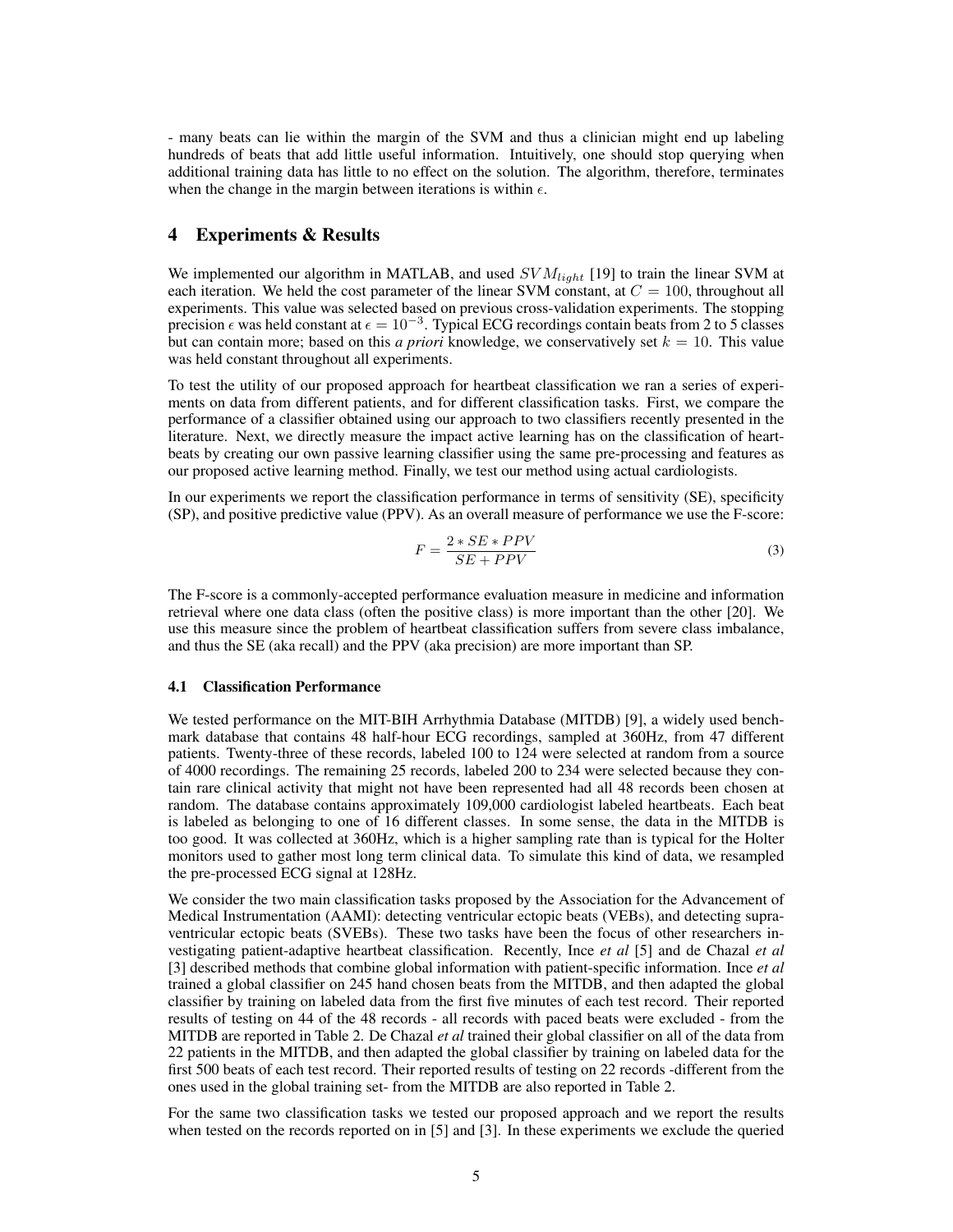beats from the test set, testing only on data the expert hasn't seen. This was also done in [5] and [3]. Since we query far fewer beats that the other methods, we end up testing on many more beats.

|                       | VEB   |       |            |                | <b>SVEB</b> |        |            |          |
|-----------------------|-------|-------|------------|----------------|-------------|--------|------------|----------|
| Classifier            | SE.   | SP.   | <b>PPV</b> | <b>F-Score</b> | Sens        | Spec   | <b>PPV</b> | F-Score  |
| Ince et al            | 84.6% | 98.7% | 87.4%      | 86.0%          | 63.5%       | 99.0%  | 53.7%      | 58.2%    |
| Proposed <sup>1</sup> | 99.0% | 99.9% | 99.2%      | $99.1\%$       | 88.3%       | 100.0% | 99.2%      | 93.4%    |
| Chazal et al          | 94.3% | 99.7% | 96.2%      | $95.2\%$       | 87.7%       | 96.2%  | 47.0%      | $61.2\%$ |
| Proposed <sup>2</sup> | 99.6% | 99.9% | 99.3%      | $99.5\%$       | 92.0%       | 100.0% | 99.5%      | $95.6\%$ |
| .                     | . .   |       |            |                |             |        |            |          |

Table 2: Our proposed method outperforms other classifiers for two common classification tasks.

<sup>1</sup> for the 44 records in common 2 for the 22 records in common

As Table 2 shows, the method proposed here does considerably better than the methods proposed in [5] and [3] for each task. For the task of classifying VEBs vs. non-VEBs, our method on average used 45 labeled beats (compared to roughly 350 beats for [5] and 500 beats for [3]) per record. For the task of detecting SVEBs, our method used even fewer labeled beats. Recognizing SVEBs is considerably more difficult than detecting VEBs since the class imbalance problem is even more severe and supra-ventricular beats are harder to distinguish from normal sinus rhythm beats.

Table 3: Our algorithm outperforms a rule-based classifier designed specifically for the task of detecting PVCs.

| Classifier                      | SE    | SP.       |       | <b>PPV</b> F-Score |
|---------------------------------|-------|-----------|-------|--------------------|
| Hamilton et al                  | 92.8% | 98.4%     | 79.5% | $85.7\%$           |
| Proposed <sup>3</sup>           | 99.0% | $100.0\%$ | 99.3% | $99.1\%$           |
| <sup>3</sup> for all 48 records |       |           |       |                    |

Hamilton *et al* proposed a rule-based classifier for classifying PVCs vs. non-PVCs. Their software is freely available online, from *eplimited.com*. We applied their software to all of the records, see Table 3. Their method does particularly poorly on the four records containing paced beats. Omitting these four records the F-Score increases to 91.4%, still worse than our method. One advantage of the rule-based algorithm is that it does not require a labeled training set, whereas on average we require 45 labeled beats per record. However, unlike our method the rule-based algorithm can only be used for one task.

#### 4.2 The Impact of Active Learning

We hypothesize that the difference in performance between our method and the other learning-based methods discussed above is attributable partly to the design of our feature vector and partly to the method of choosing training data. In order to test this hypothesis we ran an experiment that directly compares the effect of actively vs. passively selecting the training set, with all other parameters kept the same (e.g., identical pre-processing, identical feature vectors, etc.).

For each of the 48 records in the MITDB we compare a VEB vs. non-VEB classifier using our approach, to a linear SVM classifier trained on the first 500 beats of each record. For each patient we record the number of queries made, as well as the performance of each classifier. Table 4 shows the classification results for each method across all patients. The column headed "#Q" gives the number of beats used for training each classifier, while the column headed "TP" for true positives, gives the number of correctly labeled VEBs. The last row gives the totals across all records for each classification method.

Overall, our classification approach achieves an F-score over 99%, and the passive technique achieves an F-score of 94%. Compared to the passive approach, active learning used over 90% less training data, and resulted in over 85% fewer misclassified heartbeats. These results emphasize that fact that active learning can be used to dramatically reduce the labor cost of producing highly accurate classifiers. That the passive technique performed better than [5] and almost as well as [3], despite not having any global training data, suggests that our feature vector provides some advantage.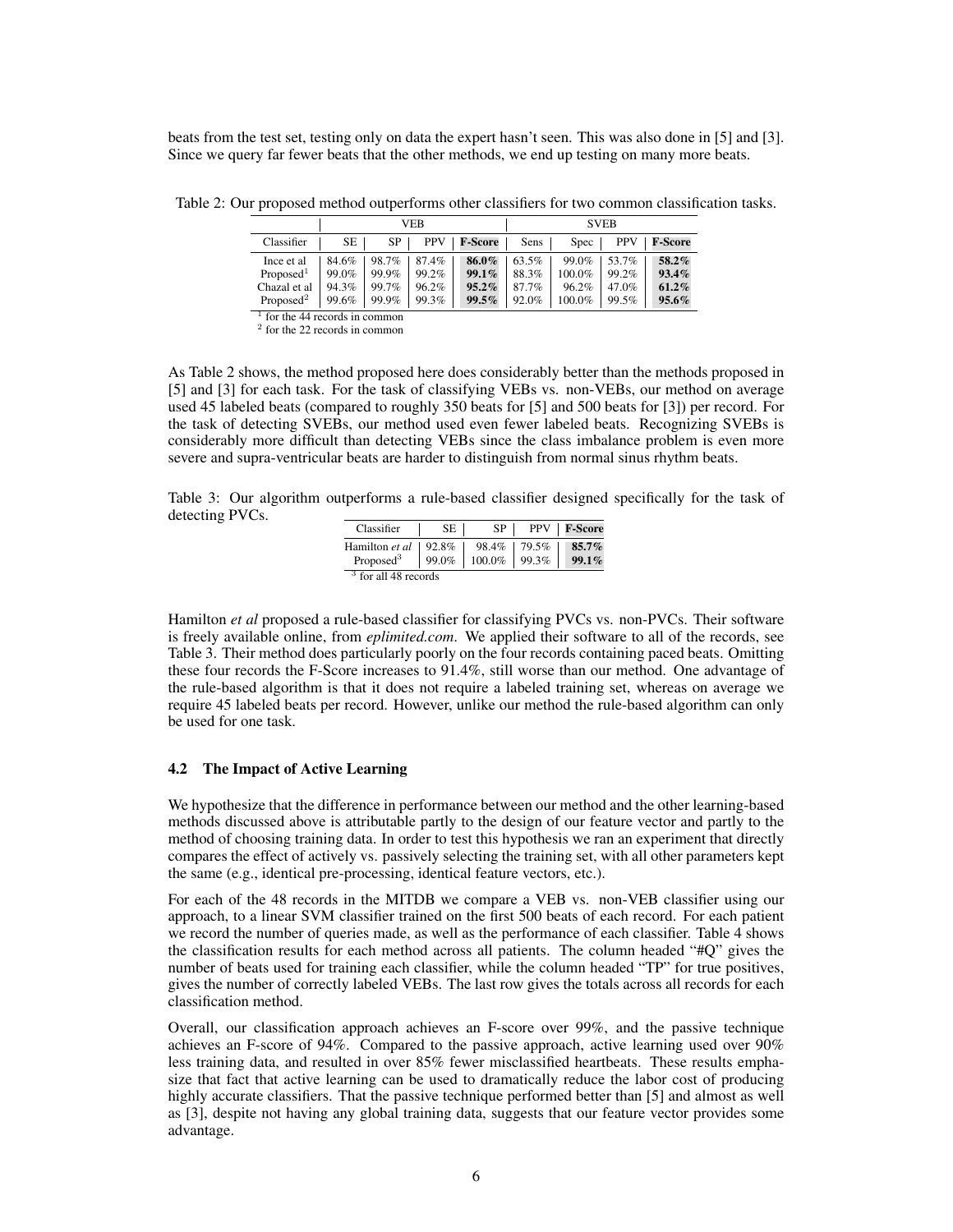| <b>Active vs. Passive VEB Classification Results</b> |                |                |        |                |                  |            |                  |         |                |                  |
|------------------------------------------------------|----------------|----------------|--------|----------------|------------------|------------|------------------|---------|----------------|------------------|
|                                                      | II<br>Proposed |                |        |                |                  |            |                  | Passive |                |                  |
|                                                      | #Q             | TP             | TN     | FP             | FN               | #O         | TP               | TN      | FP             | <b>FN</b>        |
| 100                                                  | 22             | 1              | 2258   | $\overline{0}$ | $\overline{0}$   | 500        | $\overline{0}$   | 2269    | $\overline{0}$ | $\mathbf{1}$     |
| 101                                                  | 19             | $\overline{0}$ | 1851   | $\overline{0}$ | $\overline{0}$   | 500        | $\overline{0}$   | 1861    | $\overline{0}$ | $\overline{0}$   |
| 102                                                  | 28             | $\overline{4}$ | 2162   | $\overline{0}$ | $\bf{0}$         | 500        | 3                | 2181    | $\overline{0}$ | $\mathbf{1}$     |
| 103                                                  | 20             | $\overline{0}$ | 2073   | $\mathbf{0}$   | 0                | 500        | 0                | 2082    | $\mathbf{0}$   | $\overline{0}$   |
| 104                                                  | 30             | $\overline{2}$ | 2214   | $\theta$       | $\overline{0}$   | 500        | 1                | 2224    | $\overline{0}$ | $\mathbf{1}$     |
| 105                                                  | 54             | 41             | 2501   | $\overline{0}$ | $\overline{0}$   | 500        | $\overline{41}$  | 2521    | $\overline{1}$ | $\overline{0}$   |
| 106                                                  | 50             | 520            | 1497   | $\mathbf{0}$   | $\boldsymbol{0}$ | 500        | 507              | 1506    | $\bf{0}$       | 13               |
| 107                                                  | 31             | 59             | 2070   | $\mathbf{0}$   | $\mathbf{0}$     | 500        | 11               | 2076    | $\mathbf{0}$   | 48               |
| 108                                                  | 52             | 17             | 1717   | $\Omega$       | $\overline{0}$   | 500        | 17               | 1740    | $\overline{4}$ | $\overline{0}$   |
| 109                                                  | 45             | 38             | 2463   | $\overline{0}$ | $\overline{0}$   | 500        | 36               | 2492    | $\overline{0}$ | $\overline{2}$   |
| 111                                                  | 22             | 1              | 2107   | $\overline{0}$ | $\overline{0}$   | 500        | $\overline{0}$   | 2122    | $\overline{0}$ | $\mathbf{1}$     |
| 112                                                  | 20             | $\overline{0}$ | 2529   | $\mathbf{0}$   | 0                | 500        | $\mathbf{0}$     | 2537    | $\mathbf{0}$   | $\overline{0}$   |
| 113                                                  | 19             | $\Omega$       | 1783   | $\theta$       | $\overline{0}$   | 500        | $\overline{0}$   | 1793    | $\theta$       | $\overline{0}$   |
| 114                                                  | 51             | 43             | 1807   | $\overline{0}$ | 0                | 500        | 42               | 1833    | $\overline{2}$ | $\overline{1}$   |
| 115                                                  | 20             | $\overline{0}$ | 1942   | $\overline{0}$ | $\overline{0}$   | 500        | $\boldsymbol{0}$ | 1951    | $\overline{0}$ | $\boldsymbol{0}$ |
| 116                                                  | 34             | 109            | 2283   | $\Omega$       | 0                | 500        | 106              | 2301    | 0              |                  |
| 117                                                  | 20             | $\overline{0}$ | 1523   | $\overline{0}$ | $\overline{0}$   | 500        | $\overline{0}$   | 1533    | $\overline{0}$ | $\overline{0}$   |
| 118                                                  | 30             | 16             | 2242   | $\overline{0}$ | $\overline{0}$   | 500        | 4                | 2260    | $\overline{0}$ | 12               |
| 119                                                  | 32             | 444            | 1523   | $\overline{0}$ | $\overline{0}$   | 500        | 444              | 1542    | $\overline{0}$ | $\overline{0}$   |
| 121                                                  | 24             | 1              | 1849   | $\theta$       | $\mathbf{0}$     | 500        | $\overline{0}$   | 1860    | $\mathbf{0}$   | $\overline{1}$   |
| 122                                                  | 20             | $\overline{0}$ | 2464   | $\overline{0}$ | $\overline{0}$   | 500        | $\overline{0}$   | 2473    | $\overline{0}$ | $\overline{0}$   |
| 123                                                  | 26             | 3              | 1500   | $\mathbf{0}$   | $\mathbf{0}$     | 500        | 3                | 1513    | $\mathbf{0}$   | $\mathbf{0}$     |
| 124                                                  | 32             | 41             | 1558   | $\overline{0}$ | 6                | 500        | 30               | 1570    | $\overline{0}$ | 17               |
| 200                                                  | 124            | 825            | 1717   | $\overline{0}$ | $\overline{1}$   | 500        | 799              | 1773    | $\overline{0}$ | 27               |
| 201                                                  | 45             | 198            | 1737   | $\overline{0}$ | $\overline{0}$   | 500        | $\overline{0}$   | 1764    | $\overline{0}$ | 198              |
| 202                                                  | 41             | 19             | 2088   | $\mathbf{0}$   | 0                | 500        | 19               | 2114    | 1              | 0                |
| 203                                                  | 103            | 410            | 2456   | 15             | 34               | 500        | 397              | 2453    | 79             | 47               |
| 205                                                  | 36             | 70             | 2574   | $\overline{0}$ | 1                | 500        | 65               | 2583    | $\mathbf{0}$   | 6                |
| 207                                                  | 109            | 203            | 2016   | $\overline{4}$ | 7                | 500        | 190              | 2060    | 59             | 20               |
| 208                                                  | 90             | 986            | 1916   | $\mathbf{0}$   | 6                | 500        | 977              | 1953    | 5              | 15               |
| 209                                                  | 29             | 1              | 2993   | $\overline{0}$ | $\overline{0}$   | 500        | $\overline{0}$   | 3002    | $\overline{0}$ | $\mathbf{1}$     |
| 210                                                  | 90             | 190            | 2392   | 1              | 5                | 500        | 180              | 2434    | 16             | 15               |
| 212                                                  | 20             | $\bf{0}$       | 2736   | $\bf{0}$       | $\bf{0}$         | 500        | $\bf{0}$         | 2746    | $\bf{0}$       | $\bf{0}$         |
| 213                                                  | 137            | 215            | 2985   | 20             | 5                | 500        | 157              | 3016    | 12             | 63               |
| 214                                                  | 53             | 256            | 1988   | $\overline{0}$ | $\overline{0}$   | 500        | 254              | 2002    | 1              | 2                |
| 215                                                  | 52             | 164            | 3168   | $\mathbf{0}$   | $\mathbf{0}$     | 500        | 164              | 3196    | 1              | $\overline{0}$   |
| 217                                                  | 61             | 162            | 2009   | $\overline{0}$ | $\bf{0}$         | 500        | 159              | 2045    | $\overline{0}$ | 3                |
| 219                                                  | 41             | 63             | 2065   | $\mathbf{0}$   | $\overline{1}$   | 500        | 52               | 2089    | $\mathbf{0}$   | 12               |
| 220                                                  | 20             | $\bf{0}$       | 2035   | $\theta$       | $\overline{0}$   | 500        | $\overline{0}$   | 2045    | $\overline{0}$ | $\overline{0}$   |
| 221                                                  | 33             | 396            | 2022   | $\overline{0}$ | $\overline{0}$   | 500        | 393              | 2030    | $\overline{0}$ |                  |
| 222                                                  | 20             | $\overline{0}$ | 2472   | $\overline{0}$ | $\bf{0}$         | 500        | $\overline{0}$   | 2480    | $\overline{0}$ | $\overline{0}$   |
| 223                                                  | 86             | 473            | 2094   | 7              | 0                | 500        | 321              | 2119    | 11             | 152              |
| 228                                                  | 66             | 362            | 1662   | $\theta$       | $\overline{0}$   | 500        | 356              | 1690    | $\overline{0}$ | 6                |
| 230                                                  | 30             | 1              | 2242   | $\overline{0}$ | $\overline{0}$   | 500        | 0                | 2253    | $\mathbf{0}$   | 1                |
| 231                                                  | 24             | $\overline{2}$ | 1552   | $\overline{0}$ | $\overline{0}$   | 500        | $\overline{2}$   | 1567    | $\overline{0}$ | $\overline{0}$   |
| 232                                                  | 20             | $\mathbf{0}$   | 1771   | $\mathbf{0}$   | 0                | 500        | 0                | 1779    | $\overline{0}$ | $\overline{0}$   |
| 233                                                  | 91             | 830            | 2216   | $\overline{0}$ | $\overline{0}$   | 500        | 810              | 2245    | 1              | 20               |
| 234                                                  | 26             | 3              | 2731   | $\mathbf{0}$   | $\mathbf{0}$     | 500        | 0                | 2749    | $\mathbf{0}$   | 3                |
| Totals                                               | 2148           | 7169           | 102573 | 47             | 66               | Ш<br>24000 | 6540             | 102427  | 193            | 695              |

Table 4: Active versus passive learning. Active learning outperforms a passive approach, and uses over 90% less data.

## 4.3 Experiments with Clinicians

To get a sense of the feasibility of using our approach in an actual clinical setting, we ran an experiment with two cardiologists and data from another cohort of patients admitted with NSTEACS. The ECG tracings in this database, unlike those in the MITDB, are not particularly clean, i.e., they contain a considerable amount of noise and many artifacts. This makes them more representative of the data with which an algorithm in clinical use is likely to have to deal. We considered 4 randomly chosen records, from a subset of patients who had experienced at least one episode of ventricular tachycardia in the 7 day period following randomization. For each record, we consider the first half-hour, giving us a test set of 8230 heartbeats.

In these experiments we used a slightly different stopping criterion developed earlier. As our algorithm chose beats to be labeled, each cardiologist was presented with an ECG plot of the heartbeat to be labeled and the beats surrounding it, like the one shown in Figure 3. The cardiologist was then asked to label it according to the following key: 1=clearly non-PVC,  $2 =$  ambiguous non-PVC, 3=ambiguous PVC, 4=clearly PVC. Because the cardiologists made different choices about how some beats should be labeled, one was asked to label an average of 15 beats/record and the other roughly 20 beats/record. The whole process took each cardiologist about 90 seconds per record.

Since the records had not been previously labeled (and it seemed unreasonable to ask our experts to label all of them), we used the PVC classification software from [6] to provide a label to which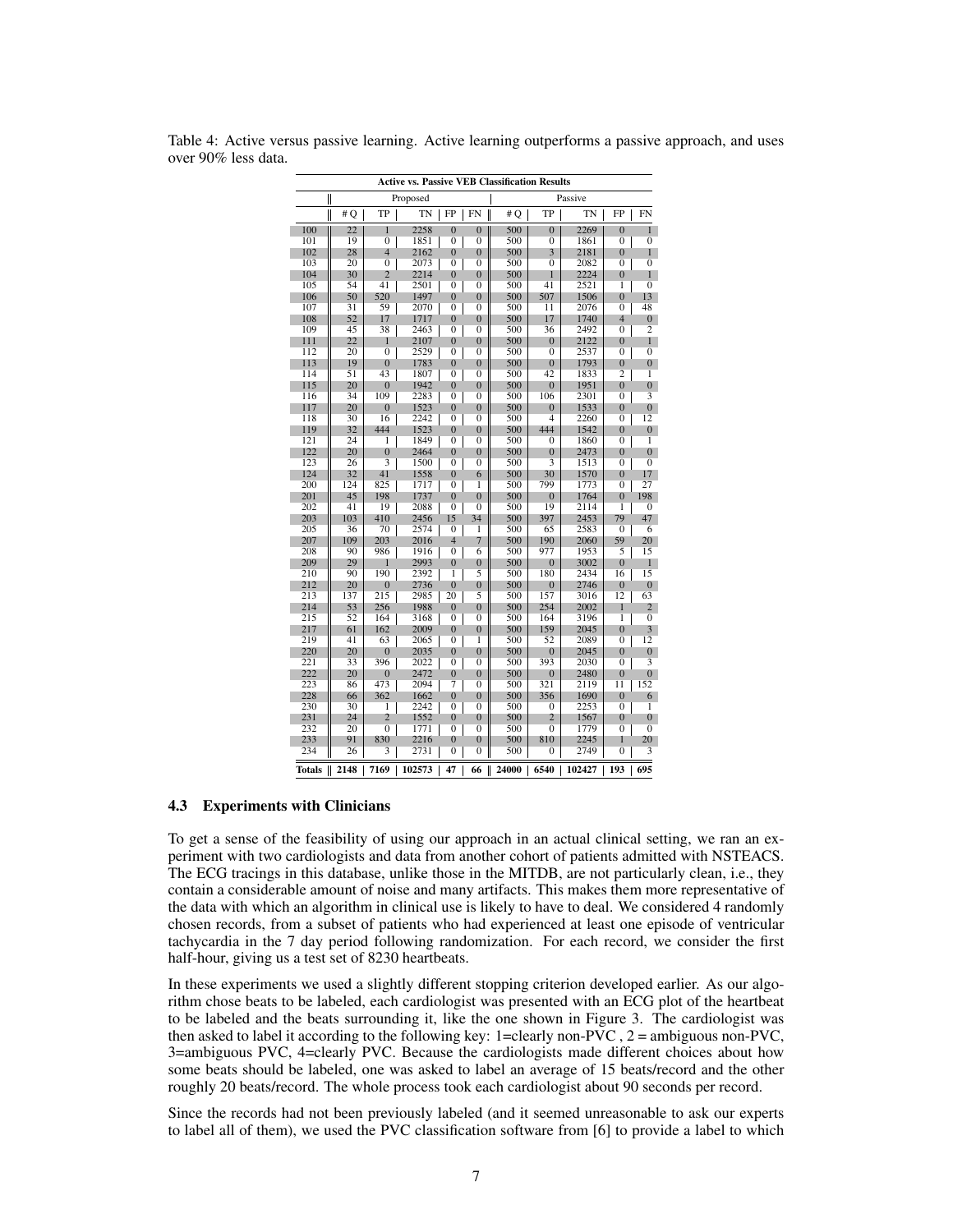

Figure 3: The classifiers trained using active learning both labeled the delineated beat delineated as a PVC, whereas the rule-based algorithm labeled it as a non-PVC.

Table 5: Comparison of active earning using two different experts and Hamilton et al. Results are the sum across four records.

| All Records (8230 beats total) |                           |     |      |        |    |  |  |  |  |
|--------------------------------|---------------------------|-----|------|--------|----|--|--|--|--|
| Classifier                     | <b>Size Training Data</b> | TP  | TN   | FP     | FN |  |  |  |  |
| Expert #1                      | 60                        | 191 | 8038 | $_{0}$ |    |  |  |  |  |
| Expert #2                      | 83                        | 192 | 8035 | 3      | 0  |  |  |  |  |
| Hamilton et al                 |                           | 190 | 8035 |        |    |  |  |  |  |

we could compare the labels generated by our method. This gave us three independently generated labels for each beat. When all three classifiers agreed, we assumed that the beat was correctly classified. Out of a possible 8230 disagreements there were only 6. We asked a third expert to adjudicate all 6 disagreements, and used this as the gold standard to calculate the results for the three classifiers shown in Table 5.

# 5 Summary & Conclusion

The goal of this work was to produce a clinically useful technique for automatically classifying activity in ECG recordings. The problem is made challenging by the intra- and inter-patient differences present in the morphology and timing characteristics of the ECG produced by compromised cardiovascular systems and by the variability in the classification tasks that a clinician might want to perform. We propose to address these difficulties with a method for using active learning to perform patient-adaptive and task-adaptive heartbeat classification.

When tested on the most widely used benchmark database of cardiologist annotated ECG recordings, our method had better performance than other recently proposed methods on the two primary classification tasks recommended by AAMI. Additionally, our method required over 90% less training data than the methods to which it was compared. We also showed that our method compares favorably to a state-of-the-art hand coded algorithm for a third common classification task.

To test out the practical applicability of our method, we conducted a small study with two cardiologists. Both cardiologists were able to use our tool with minimal training, and achieved excellent classification results with a small amount of labor per record.

These preliminary results are highly encouraging, and suggest that active learning can be used practically in a clinical setting to not only reduce the labor cost but also garner additional improvements in performance. Of course, there is still room for improvement. In all experiments we used identical input parameters; further tuning of these parameters may improve results. However, in a clinical setting parameter tuning is impractical, and thus more work to investigate automated parameter tuning is needed. Based on preliminary experiments we believe that by first learning the optimal number of initial clusters for each record one can improve performance while decreasing the total number of required labels. It may also be possible to further reduce the amount of required expert labor by starting with a global classifier and then adapting it using active learning.

# Acknowledgments

We would like to thank Benjamin Scirica, Collin Stultz, and Zeeshan Syed for sharing their expert knowledge in cardiology and for their participation in our experiments. This work was supported in part by the NSERC and by Quanta Computer Inc.